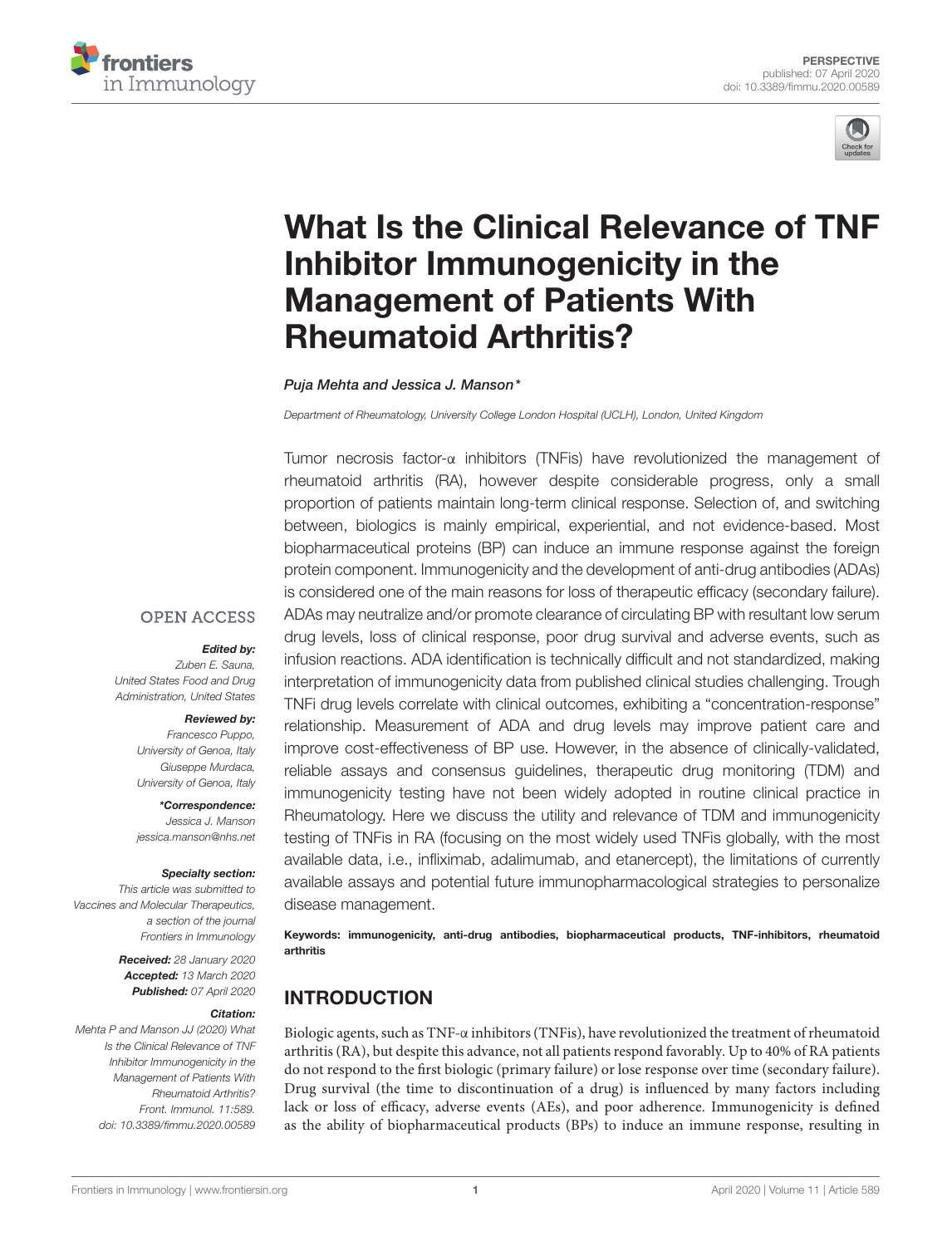the generation of anti-drug antibodies (ADAs). ADAs are considered an important (albeit not the only) mechanism of secondary treatment failure and limited drug survival, due to effects on pharmacokinetics and bioavailability. ADAs are also implicated in treatment-related AEs, such as infusion and injection-site reactions [\(1\)](#page-4-0). Immunogenicity testing is a mandatory, regulatory requirement for BP drug licensing, as part of the safety profile package required by both the US Food and Drug Administration [\(2\)](#page-4-1) (FDA) and the European Medicines Agency [\(3\)](#page-4-2) (EMA).

Therapeutic drug monitoring (TDM) and immunogenicity testing, using trough drug levels and ADAs, have the potential to improve clinical decision-making, by influencing drug selection, dose, and frequency of administration. This may allow clinicians to reduce under- and over- treatment for patients in clinical relapse or remission. There are currently no consensus guidelines recommending the use of BP drug levels and immunogenicity testing in RA, and as such, their use in clinical practice is widely variable.

TNFis (in combination with methotrexate and as monotherapy) are often selected as first-line biologic therapy in patients with RA who are refractory to non-biologic disease-modifying antirheumatic drugs (DMARDs), due to the availability of long-term data from clinical trials and extensive real world experience. Moreover, costs have recently lowered due to the advent of biosimilar TNFis. Infliximab, adalimumab, and etanercept (in bio-original and biosimilar forms) are the most frequently used TNFis, with the most available data. Here, we discuss the utility and clinical relevance of TDM and immunogenicity testing of TNFis in patients with RA, and potential future immunopharmacological strategies to personalize disease management.

# IMMUNOGENICITY OF TNFIS IN RA

## Consequences of Immunogenicity

Immunogenicity can impact both the efficacy and safety of BPs. ADAs may reduce the clinical efficacy of TNFis by competing with the cytokine binding site (neutralizing antibodies) or by accelerating drug clearance leading to subtherapeutic drug levels (non-neutralizing/binding antibodies; with formation of immune complexes), hence both neutralizing and nonneutralizing ADAs may be clinically relevant. Trough TNFi drug levels exhibit a "concentration-response" relationship [\(4\)](#page-4-3) (an inverse correlation with clinical outcomes), which forms the basis for the rationale for TDM in RA. This has been observed in studies of the key TNFis used in clinical practice including infliximab [\(5–](#page-4-4)[10\)](#page-4-5), adalimumab [\(11\)](#page-5-0), etanercept [\(12,](#page-5-1) [13\)](#page-5-2), golimumab [\(14\)](#page-5-3), and certolizumab [\(15,](#page-5-4) [16\)](#page-5-5).

ADAs are associated with low trough drug levels and loss of drug efficacy, although the association appears to be stronger for infliximab, adalimumab, and golimumab, than for etanercept and certolizumab [\(4\)](#page-4-3). ADAs in isolation do not always correlate with poor clinical outcomes, as the antibody titer may be insufficient to reduce the active drug level below the therapeutic threshold. Furthermore, the risk of immunogenicity is not sufficient to predict loss of drug efficacy e.g., although adalimumab is more immunogenic than etanercept, some studies report only a small difference in drug survival [\(17,](#page-5-6) [18\)](#page-5-7).

ADAs have been linked to several AEs including infusion/injection site hypersensitivity reactions, serum sickness, and arthus reactions [\(1,](#page-4-0) [19\)](#page-5-8). The pathogenic mechanisms are yet to be fully elucidated and may involve complement-mediated events, cytokine release, formation of immune complexes, and production of IgE antibodies. Reassuringly, switching from bio-original to biosimilar BP, has not been associated with greater AEs or immunogenicity concerns thus far [\(20\)](#page-5-9).

## Factors Influencing Immunogenicity

Historically, the foreign (murine) components of the drug were thought to be mainly culpable for the development of ADAs, which led to a drive to minimize non-human elements to reduce immunogenicity. It soon became apparent that even fully human BPs could provoke an immune response, due to TNF-binding idiotypes that are not part of the normal human antibody repertoire, and multiple factors influencing immunogenicity are now emerging. TNFis may be chimeric (e.g., infliximab), humanized (e.g., certolizumab), fully human (e.g., adalimumab and golimumab), or fusion proteins containing antibody fragments (e.g., etanercept). Infliximab is considered the most immunogenic TNFi, particularly when it is used without concomitant methotrexate [\(21,](#page-5-10) [22\)](#page-5-11). ADAs have been reported in up to 53% of patients treated with infliximab within the first 6 months of treatment [\(5,](#page-4-4) [8,](#page-4-6) [23–](#page-5-12)[25\)](#page-5-13). By contrast, in the same timeframe, up to 19% of patients receiving adalimumab develop ADAs [\(8,](#page-4-6) [24,](#page-5-14) [26\)](#page-5-15). Etanercept, a receptor construct, does not express idiotypes and thus is the least immunogenic out of the three; ADAs to etanercept are minimal, usually transient and non-neutralizing with a reported incidence of 0–7% [\(21,](#page-5-10) [27,](#page-5-16) [28\)](#page-5-17).

Effective detection of ADAs is dependent upon several factors—the type of the assay used, the timing of the blood sample in relation to drug dosing (usually trough levels, taken before a scheduled dose) and the duration of treatment. In addition, assay results are affected by the relative amount of drug and antibody: excess serum drug levels can prevent the detection of free ADAs; equal drug and antibody levels can prevent measurement of both; and excess ADA usually permits only the detection of free antibodies [\(29\)](#page-5-18).

Mechanisms leading to immunogenicity are complex and multifactorial; related to the drug (e.g., purity and aggregations) and its production process (e.g., contaminants), the patient and treatment [\(1,](#page-4-0) [30\)](#page-5-19). Patient-related factors include genetic predisposition [\(31\)](#page-5-20), disease activity [\(32\)](#page-5-21), obesity [\(32\)](#page-5-21), smoking [\(32\)](#page-5-21), and indication [\(33\)](#page-5-22) for biologic treatment. It is tempting to speculate that ADAs are more likely to be evoked in classical autoimmune diseases, where B-lymphocytes are implicated in disease pathogenesis, e.g., a trend toward higher frequency of ADAs is found in patients with RA compared with psoriasis, when treated with the same biologic [\(4\)](#page-4-3). However, ADAs are clinically relevant in non-antibodymediated rheumatic conditions e.g., axial spondyloarthritis [\(34\)](#page-5-23) and are extensively described in inflammatory bowel disease (IBD). This concept was exemplified in a study of patients with spondyloarthritis ( $n = 294$ ) and rheumatoid arthritis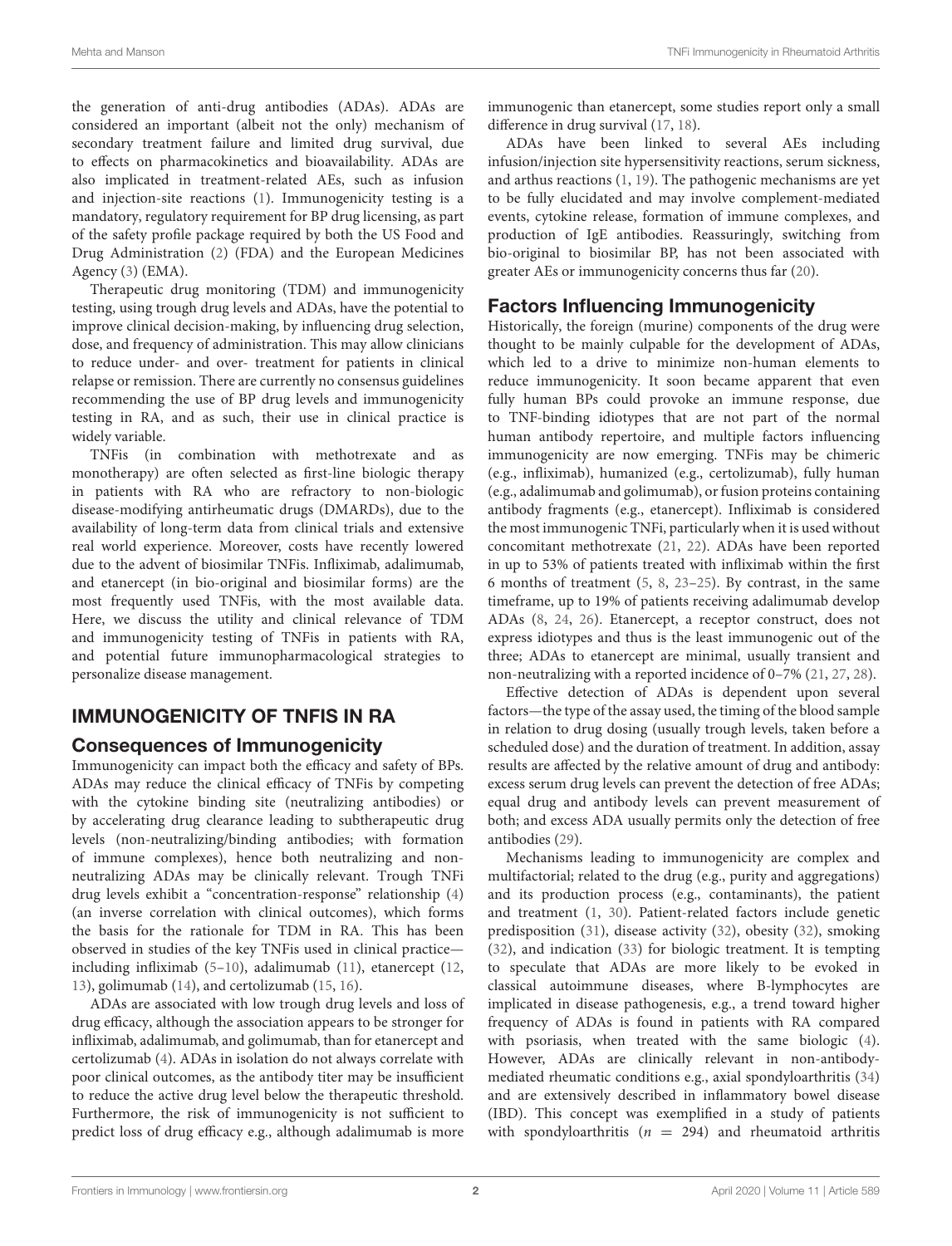$(n = 276)$  with secondary TNFi failure, where significantly more patients with spondyloarthritis (31.3%) had anti-infliximab antibodies, compared with those that had RA (21.1%;  $p = 0.014$ ) [\(33\)](#page-5-22). Treatment-related factors include the dose, frequency, route, and continuity of administration, prior drug exposures as well as concomitant immunomodulators [\(35\)](#page-5-24). In general higher doses of the BP or a loading regimen [\(36\)](#page-5-25) followed by continuous rather than episodic dosing [\(37\)](#page-5-26), the intravenous (compared with subcutaneous) [\(38,](#page-5-27) [39\)](#page-5-28) route of administration and concomitant immunosuppression [\(28,](#page-5-17) [40\)](#page-5-29) are associated with a lower frequency of ADAs. However, there are some caveats—subcutaneous delivery (relatively more immunogenic and usually the preferred route of administration for most BPs) of tocilizumab (an anti-interleukin (IL)-6 receptor monoclonal antibody) is not more immunogenic than its intravenous administration [\(41\)](#page-5-30) and whilst concomitant immunosuppressants reduce immunogenicity in RA and Crohns disease [\(28,](#page-5-17) [40\)](#page-5-29), evidence for this strategy is not valid across all indications e.g., methotrexate co-prescription does not significantly influence drug survival of TNFis in psoriatic arthritis populations [\(42\)](#page-6-0).

## Limitations of Immunogenicity Testing

The clinical application and interpretation of immunogenicity data is challenging as studies of TNFis show wide variation in the prevalence of ADAs, as well as their impact on serum drug concentrations and clinical outcomes. These observations may be due to heterogeneous patient populations and differences in study design, duration of follow-up, drug dosage, use of concurrent DMARDs and timing of blood sampling. Comparisons between publications are difficult due to interlaboratory variability and inconsistent (and occasionally absent) reporting of assay methods and characteristics. Furthermore, it is very difficult to make comparisons between different assays for different BPs, due to the reliance of each method on the specific positive control used [\(43\)](#page-6-1).

Even if detection methods are reliable, most available assays do not evaluate the in vivo functionality of drug and ADAs, i.e., the amount of active circulating drug or the neutralizing capability of the ADA, which could limit the clinical application of the results.

ADA detection involves either a bridging ELISA (most commonly), or a radioimmunoassay (RIA). Available RAIs include the antigen binding test (radiolabelled therapeutic TNFi antibodies bind to free ADAs in serum samples) or pulldown assays (ADAs are coupled to a high-capacity solid substrate). Both ELISAs and RIAs are only able to detect free ADAs; therefore, high drug levels, with formation of ADA-drug complexes, can lead to false negative results. This is known as "drug interference/tolerance," where ADAs are only detected if their amount exceeds the level of the circulating drug. ELISAs can further underestimate the presence of ADAs, as they do not identify IgG4 ADAs [which are more likely to be neutralizing [\(44\)](#page-6-2)] and are less drug-tolerant than RIAs. RIAs are more specific than bridging ELISA, are less prone to interference by drug and rheumatoid factor and can capture clinically relevant IgG1 and IgG4 ADA. RIAs are more sensitive than ELISAs when using random blood samples [with better concordance between the assays when ADA titres are high [\(45\)](#page-6-3)], which would be more convenient for patients, however their widespread use is limited by the cost and complexity associated with radioisotopes.

From a practical perspective, TDM and immunogenicity testing can be difficult. Ease of access to tests is variable, and it may be difficult to obtain accurately timed blood samples for trough drug levels. Newer drug-tolerant assays that measure both free and complexed ADAs, including the pH-shift antiidiotype binding tests (PIA), may be more suited to random blood sampling, but these tests are expensive, may only be available in specialized centers and have as yet, undetermined clinical utility [\(46\)](#page-6-4).

# CURRENT CLINICAL PRACTICE

Current options for managing TNFi failures in RA include cycling within class, i.e., to an alternative TNFi, or switching between class i.e., to a drug with a different mechanism of action. Published recommendations provide little guidance to determine the best strategy [\(47,](#page-6-5) [48\)](#page-6-6). Both options are supported by data from randomized controlled trials and the real world, therefore the decision is generally empirical and based on physician discretion. This dilemma was summarized in a recent review [\(29\)](#page-5-18). In the open-label, 52 weeks randomized Rotation or Change (ROC) trial, the treating physician selected between a second TNFi and a non-TNFi in patients with primary TNFi failure [\(49\)](#page-6-7). The ROC trial results concluded that the reasons for improved drug survival when switching to a second TNFi was better efficacy, and with switching to a non-TNFi was reduced AEs. Further evidence from a prospective study, suggests better outcomes can be achieved using an algorithm based on trough drug levels and ADAs, compared with "empirical switching" [\(50\)](#page-6-8).

Current treatment recommendations for RA endorse combination therapy with a biologic and DMARD [\(47,](#page-6-5) [48\)](#page-6-6), which is consistently more effective than biologic monotherapy, possibly due to effects on immunogenicity. Methotrexate significantly increases adalimumab trough concentrations [\(51,](#page-6-9) [52\)](#page-6-10), and in a dose- dependent manner, reduces immunogenicity [\(51\)](#page-6-9), and improves clinical outcomes in early disease [\(53\)](#page-6-11).

Given the limitations regarding assay diversity and data interpretation, and the lack of conclusive support for costeffectiveness, routine use of TDM and ADA testing has not been widely adopted in British Rheumatology practice [\(54\)](#page-6-12). There are exceptions, with local management algorithms for RA incorporating these tests [\(55,](#page-6-13) [56\)](#page-6-14), but overall the use and interpretation of TDM and ADAs is inconsistent. By contrast, The British Society for Gastroenterology guidelines for the management of IBD includes clear, algorithmic recommendations for measurement of drug levels (±ADA) [\(57\)](#page-6-15). In IBD, clinical decision making using drug levels and ADAs in secondary non-responders is more cost-effective when compared to empirical drug escalation [\(58,](#page-6-16) [59\)](#page-6-17). The recent prospective, observational personalized anti-TNF therapy in Crohn's disease study (PANTS), demonstrated that low concentrations of adalimumab and infliximab at week 14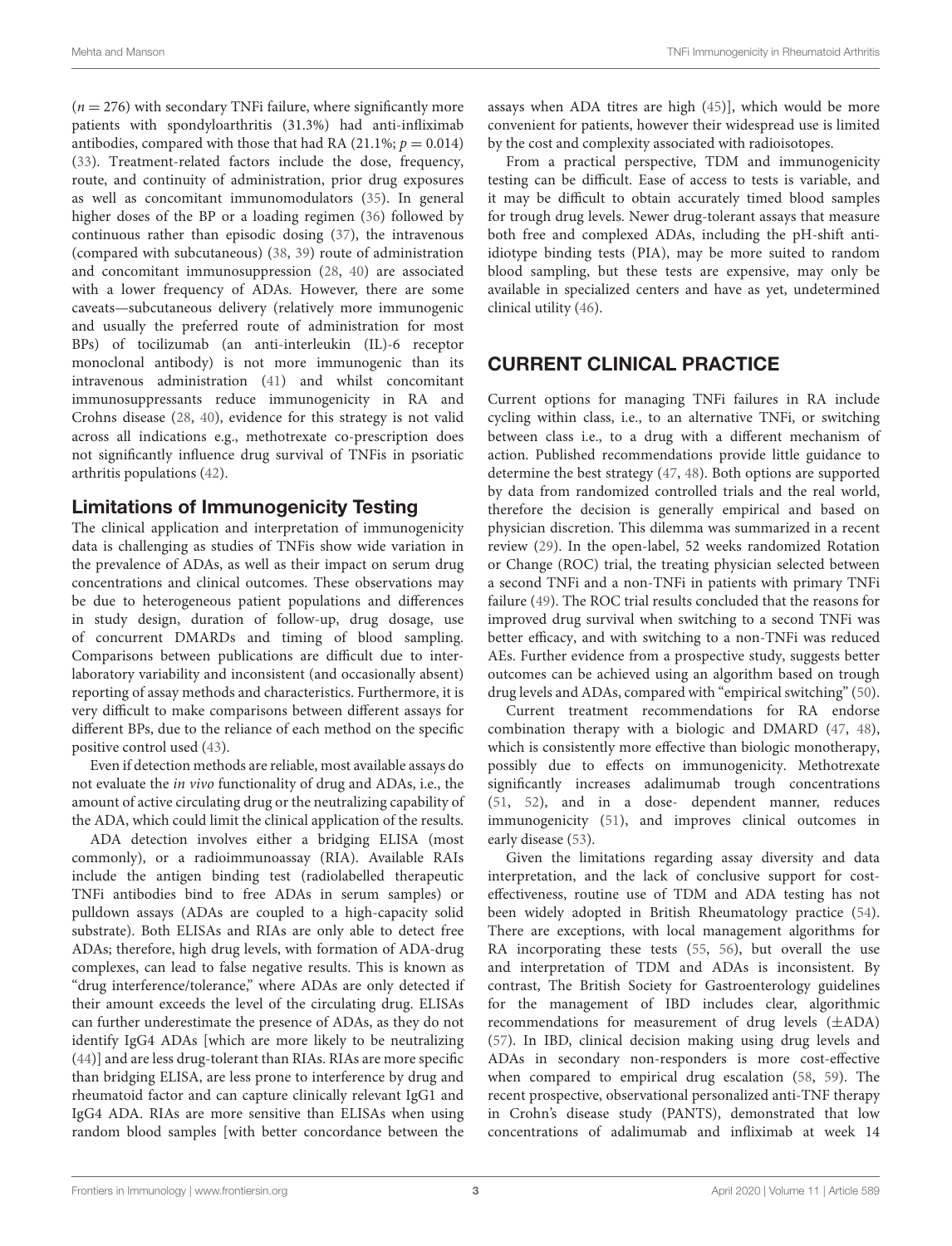

<span id="page-3-0"></span>were associated with primary non-response, non-remission at week 54 and the development of ADAs [\(32\)](#page-5-21). ADAs predicted subsequent low drug levels and concomitant immunomodulators (thiopurine or methotrexate) mitigated the risk of developing ADAs [\(32\)](#page-5-21).

# POTENTIAL IMMUNOPHARMACOLOGICAL ALGORITHM

In time, readily available, accurate assays to measure drug levels and ADA titer, will hopefully arm clinicians with powerful tools to optimize the management of RA, especially in patients with secondary loss of response. A potential algorithm that could be used in future management strategies is shown in **[Figure 1](#page-3-0)**.

Measurement of trough drug levels is the most valuable test in the first instance to identify patients with low or optimal (therapeutic) circulating drug. Using ADAs for the first branching in the algorithm is probably inappropriate, as ADAs are not always clinically relevant (especially if present at low-titer) if there is sufficient circulating drug. In cases of treatment failure, supplementary knowledge of ADAs (and perhaps the titer) may be helpful in determining the etiology of suboptimal drug levels. Low drug levels without ADAs may be due to factors such poor adherence to therapy (as most biologics are self-administered injections), a higher BMI and/or faster drug metabolism, which would require different strategies compared with those for patients with detectable ADAs. To overcome this problem, optimizing the dose of biologic by reducing the interval of administration, e.g., changing adalimumab monotherapy from fortnightly to weekly [as permitted by the National Institute of Health and Care Excellence (NICE) in the U.K. [\(60\)](#page-6-18)], or optimizing dose of concomitant immunosuppressants may recapture a response [\(61,](#page-6-19) [62\)](#page-6-20). Emerging evidence suggests that efficacy can be re-established in ADA positive patients with secondary failure, by addition of methotrexate to infliximab treatment in IBD [\(63\)](#page-6-21), although there is limited support for this approach in the RA literature. If these strategies are unsuccessful or not applicable, switching BP should be considered.

If ADAs are detected in the context of a low drug level, switching to a less immunogenic drug within the same class (e.g., etanercept) could be beneficial, especially if the patient has previously responded to a TNFi. Switching to a second TNFi may be successful due to differences in drug molecular structure, immunological action, immunogenicity, and pharmacokinetics, as well as different underlying disease pathogenesis [\(24\)](#page-5-14). There is an argument however, to switch to a biologic with a different mechanism of action, as although ADAs are not cross-reactive, patients with ADAs to the first failed TNFi are more likely to seroconvert and produce ADAs with subsequent TNFis [\(64](#page-6-22)[–67\)](#page-6-23) and are thus less likely to respond to a second TNFi, especially if this is a monoclonal antibody [\(64,](#page-6-22) [66\)](#page-6-24). Of note, ADAs to bio-originals are reactive to the corresponding biosimilars, and therefore after detection of ADA, switching a bio-original to its biosimilar version would not be recommended [\(68\)](#page-6-25). It is plausible to suggest that a patient with ADAs, refractory to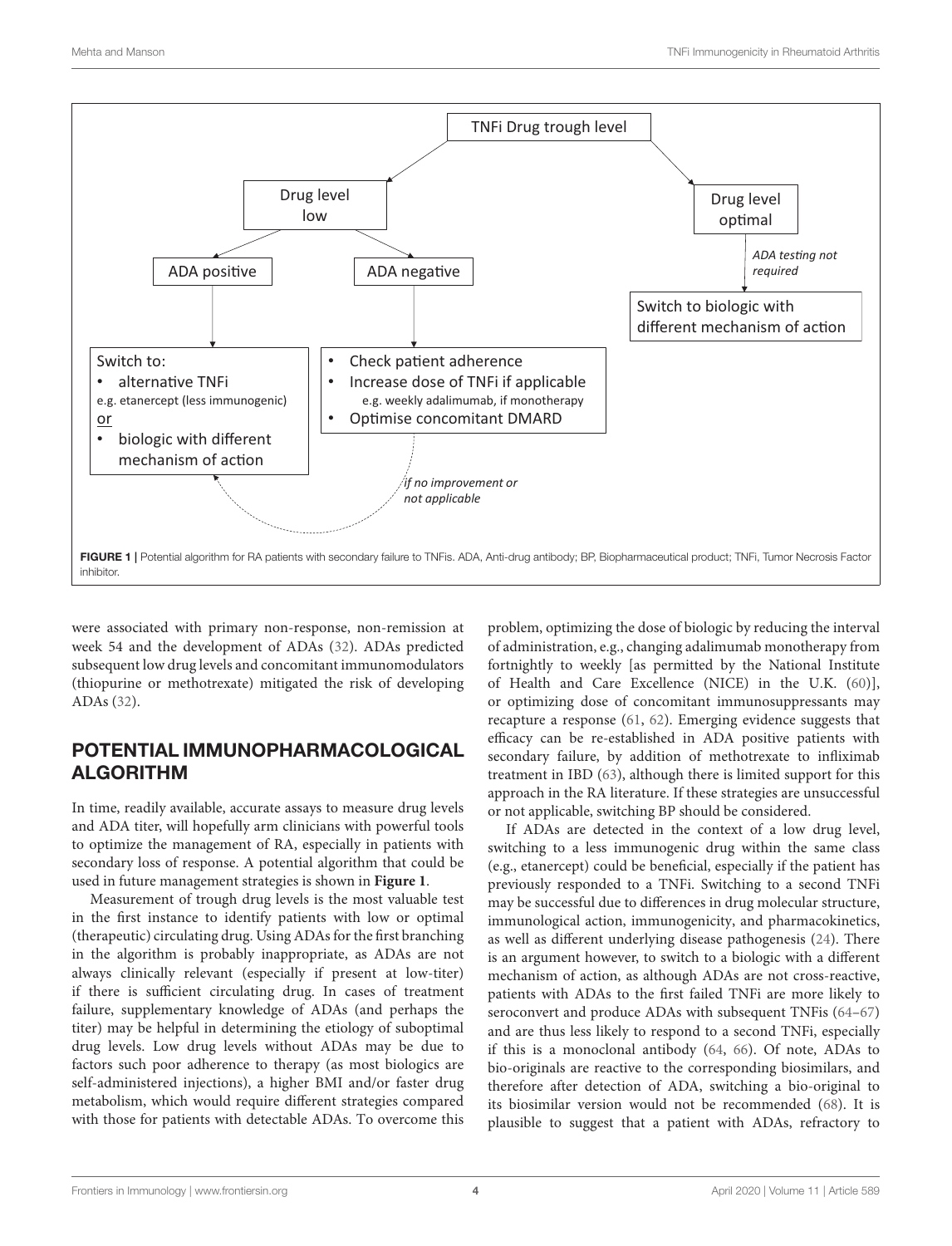multiple biologics, may benefit from a treatment with a less or minimally immunogenic drug, e.g., a receptor fusion protein e.g., abatacept [\(69\)](#page-6-26) or a small molecule [JAK inhibitor [\(70\)](#page-6-27)]. In the case of non-responders with optimal drug levels, the presence/absence of ADAs is unlikely to influence subsequent management. These patients have a lower probability of response to an agent within the same class and therefore we would postulate that they are most likely to benefit from switching to a drug with a different mechanism of action [\(64\)](#page-6-22).

Given the high cost and potential AEs associated with biologic therapies, strategies have been proposed to taper biologics (by reducing drug doses or increasing dosing intervals) in patients with sustained clinical remission, thereby reducing risks and costs overtreatment. In some studies, correlation between DAS28 (disease activity score; a composite measure of disease activity in RA) improvement and serum drug trough levels has been verified up to a threshold of drug level, above which no significant DAS28 changes occur [\(71\)](#page-6-28). A recent study using certolizumab found that a drug level above a defined threshold was not associated with any additional clinical benefit, and therefore it may be possible in the future to use TDM to titrate treatment [\(15\)](#page-5-4). Withdrawal of treatment in disease quiescence is an area of active research and currently there is insufficient evidence to draw meaningful conclusions about the role of TDM and immunogenicity testing. Data from ongoing, randomized controlled trials [\(72\)](#page-6-29) using TDM or ADA to guide withdrawal strategies may inform future practice. It is reasonable to hypothesize that drug withdrawal may be possible in patients with inactive disease and undetectable drug levels or high ADA titres, as remission is probably not being maintained by treatment with the BP.

## FUTURE DIRECTIONS AND UNANSWERED QUESTIONS

The increasing and earlier use of BPs in RA is likely to lead to a greater proportion of patients receiving these therapies. Efforts

# **REFERENCES**

- <span id="page-4-0"></span>1. Jani M, Dixon WG, Chinoy H. Drug safety and immunogenicity of tumour necrosis factor inhibitors: the story so far. Rheumatology. (2018) 57:1896–907. doi: [10.1093/rheumatology/kex434](https://doi.org/10.1093/rheumatology/kex434)
- <span id="page-4-1"></span>2. Food and Drug Administration (FDA). Immunogenicity Testing of Therapeutic Protein Products – Developing and Validating Assays for Anti-Drug Antibody Detection. Guidance for Industry. Rockville, MD: Food and Drug Administration (FDA) (2019).
- <span id="page-4-2"></span>3. Agency EM. Guideline on Immunogenicity Assessment of Biotechnology-Derived Therapeutic Proteins. (2017). Available online at: [http://www.ema.](http://www.ema.europa.eu/docs/en_GB/document_library/Scientific_~guideline/2017/06/WC500228861.pdf) [europa.eu/docs/en\\_GB/document\\_library/Scientific\\_~guideline/2017/06/](http://www.ema.europa.eu/docs/en_GB/document_library/Scientific_~guideline/2017/06/WC500228861.pdf) [WC500228861.pdf](http://www.ema.europa.eu/docs/en_GB/document_library/Scientific_~guideline/2017/06/WC500228861.pdf)
- <span id="page-4-3"></span>4. Strand V, Balsa A, Al-Saleh J, Barile-Fabris L, Horiuchi T, Takeuchi T, et al. Immunogenicity of biologics in chronic inflammatory diseases: a systematic review. BioDrugs. [\(2017\) 31:299–316. doi: 10.1007/s40259-017-](https://doi.org/10.1007/s40259-017-0231-8) 0231-8
- <span id="page-4-4"></span>5. Bendtzen K, Geborek P, Svenson M, Larsson L, Kapetanovic MC, Saxne T. Individualized monitoring of drug bioavailability and immunogenicity in rheumatoid arthritis patients treated with the tumor necrosis factor alpha inhibitor infliximab. Arthritis Rheum. (2006) 54:3782–9. doi: [10.1002/art.22214](https://doi.org/10.1002/art.22214)

are expanding to predict, reduce and reverse BP immunogenicity to mitigate the impact on drug development, which was summarized in a recent review [\(73\)](#page-7-0). Strategies to reduce the immunogenic potential of BPs include "de-immunizing" approaches through protein engineering e.g., rational amino acid substitutions and/or addition of epitope-masking moieties, as well as induction of peripheral tolerance [\(73\)](#page-7-0). There are emerging concerns that immunogenicity may limit the development of newer investigational medicinal products such as the bispecific antibodies.

Despite long-standing interest and accrual of data, we are still unable to predict responses to TNFi. Prospective, longitudinal studies of BP-naïve patients may provide mechanistic information and address a critical unanswered question—why BPs are immunogenic in some patients, but tolerogenic in others. Prediction of immunogenicity may allow mitigation and management strategies to be implemented to prevent or minimize the generation of ADAs [\(73\)](#page-7-0). Other strategies to personalize biologic selection, include pharmacogenetic testing to identify genetic factors that may predict lack of response to, or toxicities from, TNFi [\(74\)](#page-7-1).

Further research is needed to develop standardized, clinicallyvalidated assays for both drug and ADA testing. These tests could then be incorporated into evidence-based guidelines to optimize treatment decisions along the patient pathway: for patients with active disease about to start treatment, not responding to treatment (primary or secondary failure) or for those in remission, to permit drug tapering strategies. Taken together this may help to improve the long-term efficacy, safety profile and cost-effectiveness of BPs.

# AUTHOR CONTRIBUTIONS

PM and JM co-wrote this manuscript and both authors approved the final version.

- 6. Mulleman D, Chu Miow Lin D, Ducourau E, Emond P, Ternant D, Magdelaine-Beuzelin C, et al. Trough infliximab concentrations predict efficacy and sustained control of disease activity in rheumatoid arthritis. Ther Drug Monit. [\(2010\) 32:232–6. doi: 10.1097/FTD.0b013e3181c](https://doi.org/10.1097/FTD.0b013e3181cc6fef) c6fef
- 7. Pascual-Salcedo D, Plasencia C, Ramiro S, Nuno L, Bonilla G, Nagore D, et al. Influence of immunogenicity on the efficacy of long-term treatment with infliximab in rheumatoid arthritis. Rheumatology. (2011) 50:1445–52. doi: [10.1093/rheumatology/ker124](https://doi.org/10.1093/rheumatology/ker124)
- <span id="page-4-6"></span>8. Radstake TR, Svenson M, Eijsbouts AM, van den Hoogen FH, Enevold C, van Riel PL, et al. Formation of antibodies against infliximab and adalimumab strongly correlates with functional drug levels and clinical responses in rheumatoid arthritis. Ann Rheum Dis. (2009) 68:1739–45. doi: [10.1136/ard.2008.092833](https://doi.org/10.1136/ard.2008.092833)
- 9. St Clair EW, Wagner CL, Fasanmade AA, Wang B, Schaible T, Kavanaugh A, et al. The relationship of serum infliximab concentrations to clinical improvement in rheumatoid arthritis: results from ATTRACT, a multicenter, randomized, double-blind, placebo-controlled trial. Arthritis Rheum. (2002) 46:1451–9. doi: [10.1002/art.10302](https://doi.org/10.1002/art.10302)
- <span id="page-4-5"></span>10. Wolbink GJ, Voskuyl AE, Lems WF, de Groot E, Nurmohamed MT, Tak PP, et al. Relationship between serum trough infliximab levels, pretreatment C reactive protein levels, and clinical response to infliximab treatment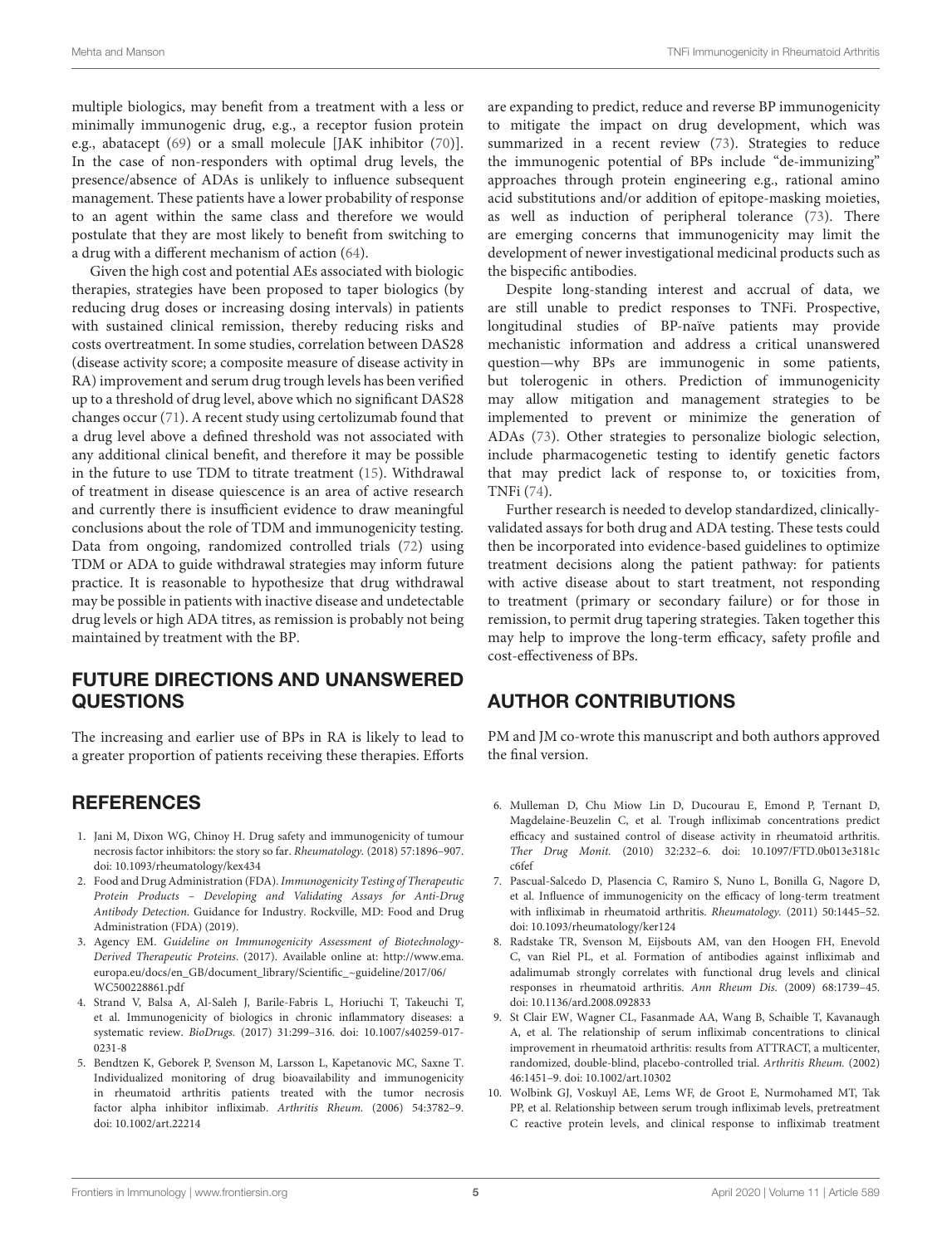in patients with rheumatoid arthritis. Ann Rheum Dis. (2005) 64:704–7. doi: [10.1136/ard.2004.030452](https://doi.org/10.1136/ard.2004.030452)

- <span id="page-5-0"></span>11. Pouw MF, Krieckaert CL, Nurmohamed MT, van der Kleij D, Aarden L, Rispens T, et al. Key findings towards optimising adalimumab treatment: the concentration-effect curve. Ann Rheum Dis. (2015) 74:513–8. doi: [10.1136/annrheumdis-2013-204172](https://doi.org/10.1136/annrheumdis-2013-204172)
- <span id="page-5-1"></span>12. Jamnitski A, Krieckaert CL, Nurmohamed MT, Hart MH, Dijkmans BA, Aarden L, et al. Patients non-responding to etanercept obtain lower etanercept concentrations compared with responding patients. Ann Rheum Dis. (2012) 71:88–91. doi: [10.1136/annrheumdis-2011-200184](https://doi.org/10.1136/annrheumdis-2011-200184)
- <span id="page-5-2"></span>13. Jani M, Chinoy H, Warren RB, Griffiths CE, Plant D, Fu B, et al. Clinical utility of random anti-tumor necrosis factor drug-level testing and measurement of antidrug antibodies on the long-term treatment response in rheumatoid arthritis. Arthritis Rheumatol. (2015) 67:2011–9. doi: [10.1002/art.39169](https://doi.org/10.1002/art.39169)
- <span id="page-5-3"></span>14. Kneepkens EL, Plasencia C, Krieckaert CL, Pascual-Salcedo D, van der Kleij D, Nurmohamed MT, et al. Golimumab trough levels, antidrug antibodies and clinical response in patients with rheumatoid arthritis treated in daily clinical practice. Ann Rheum Dis. (2014) 73:2217–9. doi: [10.1136/annrheumdis-2014-205983](https://doi.org/10.1136/annrheumdis-2014-205983)
- <span id="page-5-4"></span>15. Gehin JE, Goll GL, Warren DJ, Syversen SW, Sexton J, Strand EK, et al. Associations between certolizumab pegol serum levels, anti-drug antibodies and treatment response in patients with inflammatory joint diseases: data from the NOR-DMARD study. Arthritis Res Ther. [\(2019\) 21:256. doi: 10.1186/s13075-019-](https://doi.org/10.1186/s13075-019-2009-5) 2009-5
- <span id="page-5-5"></span>16. Jani M, Isaacs JD, Morgan AW, Wilson AG, Plant D, Hyrich KL, et al. High frequency of antidrug antibodies and association of random drug levels with efficacy in certolizumab pegol-treated patients with rheumatoid arthritis: results from the BRAGGSS cohort. Ann Rheum Dis. [\(2017\) 76:208–13. doi: 10.1136/annrheumdis-2015-2](https://doi.org/10.1136/annrheumdis-2015-208849) 08849
- <span id="page-5-6"></span>17. Hetland ML, Christensen IJ, Tarp U, Dreyer L, Hansen A, Hansen IT, et al. Direct comparison of treatment responses, remission rates, and drug adherence in patients with rheumatoid arthritis treated with adalimumab, etanercept, or infliximab: results from eight years of surveillance of clinical practice in the nationwide Danish DANBIO registry. Arthritis Rheum. (2010) 62:22–32. doi: [10.1002/art.27227](https://doi.org/10.1002/art.27227)
- <span id="page-5-7"></span>18. Krieckaert CL, Jamnitski A, Nurmohamed MT, Kostense PJ, Boers M, Wolbink G. Comparison of long-term clinical outcome with etanercept treatment and adalimumab treatment of rheumatoid arthritis with respect to immunogenicity. Arthritis Rheum. [\(2012\) 64:3850–5. doi: 10.1002/art.](https://doi.org/10.1002/art.34680) 34680
- <span id="page-5-8"></span>19. Murdaca G, Spano F, Contatore M, Guastalla A, Penza E, Magnani O, et al. Immunogenicity of infliximab and adalimumab: what is its role in hypersensitivity and modulation of therapeutic efficacy and safety? Expert Opin Drug Saf. [\(2016\) 15:43–52. doi: 10.1517/14740338.2016.11](https://doi.org/10.1517/14740338.2016.1112375) 12375
- <span id="page-5-9"></span>20. Jorgensen KK, Olsen IC, Goll GL, Lorentzen M, Bolstad N, Haavardsholm EA, et al. Switching from originator infliximab to biosimilar CT-P13 compared with maintained treatment with originator infliximab (NOR-SWITCH): a 52-week, randomised, double-blind, non-inferiority trial. Lancet. [\(2017\) 389:2304–16. doi: 10.1016/s0140-6736\(17\)3](https://doi.org/10.1016/s0140-6736(17)30068-5) 0068-5
- <span id="page-5-10"></span>21. Anderson PJ. Tumor necrosis factor inhibitors: clinical implications of their different immunogenicity profiles. Semin Arthritis Rheum. [\(2005\) 34\(5 Suppl. 1\):19–22. doi: 10.1016/j.semarthrit.2005.](https://doi.org/10.1016/j.semarthrit.2005.01.005) 01.005
- <span id="page-5-11"></span>22. Tracey D, Klareskog L, Sasso EH, Salfeld JG, Tak PP. Tumor necrosis factor antagonist mechanisms of action: a comprehensive review. Pharmacol Ther. (2008) 117:244–79. doi: [10.1016/j.pharmthera.2007.10.001](https://doi.org/10.1016/j.pharmthera.2007.10.001)
- <span id="page-5-12"></span>23. Finckh A, Dudler J, Wermelinger F, Ciurea A, Kyburz D, Gabay C, et al. Influence of anti-infliximab antibodies and residual infliximab concentrations on the occurrence of acquired drug resistance to infliximab in rheumatoid arthritis patients. Joint Bone Spine. (2010) 77:313–8. doi: [10.1016/j.jbspin.2010.02.021](https://doi.org/10.1016/j.jbspin.2010.02.021)
- <span id="page-5-14"></span>24. Kalden JR, Schulze-Koops H. Immunogenicity and loss of response to TNF inhibitors: implications for rheumatoid arthritis treatment. Nat Rev Rheumatol. (2017) 13:707–18. doi: [10.1038/nrrheum.2017.187](https://doi.org/10.1038/nrrheum.2017.187)
- <span id="page-5-13"></span>25. Maini RN, Breedveld FC, Kalden JR, Smolen JS, Davis D, Macfarlane JD, et al. Therapeutic efficacy of multiple intravenous infusions of anti-tumor necrosis factor alpha monoclonal antibody combined with low-dose weekly methotrexate in rheumatoid arthritis. Arthritis Rheum. (1998) 41:1552–63. doi: [10.1002/1529-0131\(199809\)41:9](https://doi.org/10.1002/1529-0131(199809)41:9<1552::Aid-art5>3.0.Co;2-w)<1552::Aid-art5>3.0.Co;2-w
- <span id="page-5-15"></span>26. Bartelds GM, Krieckaert CL, Nurmohamed MT, van Schouwenburg PA, Lems WF, Twisk JW, et al. Development of antidrug antibodies against adalimumab and association with disease activity and treatment failure during long-term follow-up. JAMA. (2011) 305:1460–8. doi: [10.1001/jama.2011.406](https://doi.org/10.1001/jama.2011.406)
- <span id="page-5-16"></span>27. Dore RK, Mathews S, Schechtman J, Surbeck W, Mandel D, Patel A, et al. The immunogenicity, safety, and efficacy of etanercept liquid administered once weekly in patients with rheumatoid arthritis. Clin Exp Rheumatol. (2007) 25:40–6.
- <span id="page-5-17"></span>28. Garces S, Demengeot J, Benito-Garcia E. The immunogenicity of anti-TNF therapy in immune-mediated inflammatory diseases: a systematic review of the literature with a meta-analysis. Ann Rheum Dis. (2013) 72:1947–55. doi: [10.1136/annrheumdis-2012-202220](https://doi.org/10.1136/annrheumdis-2012-202220)
- <span id="page-5-18"></span>29. Rubbert-Roth A, Szabo MZ, Kedves M, Nagy G, Atzeni F, Sarzi-Puttini P. Failure of anti-TNF treatment in patients with rheumatoid arthritis: the pros and cons of the early use of alternative biological agents. Autoimmun Rev. [\(2019\) 18:102398. doi: 10.1016/j.autrev.2019.1](https://doi.org/10.1016/j.autrev.2019.102398) 02398
- <span id="page-5-19"></span>30. van Schouwenburg PA, Rispens T, Wolbink GJ. Immunogenicity of anti-TNF biologic therapies for rheumatoid arthritis. Nat Rev Rheumatol. (2013) 9:164–72. doi: [10.1038/nrrheum.2013.4](https://doi.org/10.1038/nrrheum.2013.4)
- <span id="page-5-20"></span>31. Sazonovs A, Kennedy NA, Moutsianas L, Heap GA, Rice DL, Reppell M, et al. HLA-DQA1<sup>∗</sup> 05 carriage associated with development of antidrug antibodies to infliximab and adalimumab in patients with Crohn's disease. Gastroenterology. [\(2020\) 158:189–99. doi: 10.1053/j.gastro.2019.](https://doi.org/10.1053/j.gastro.2019.09.041) 09.041
- <span id="page-5-21"></span>32. Kennedy NA, Heap GA, Green HD, Hamilton B, Bewshea C, Walker GJ, et al. Predictors of anti-TNF treatment failure in anti-TNF-naive patients with active luminal Crohn's disease: a prospective, multicentre, cohort study. Lancet Gastroenterol Hepatol. [\(2019\) 4:341–53. doi: 10.1016/s2468-1253\(19\)3](https://doi.org/10.1016/s2468-1253(19)30012-3) 0012-3
- <span id="page-5-22"></span>33. Balsa A, Sanmarti R, Rosas J, Martin V, Cabez A, Gomez S, et al. Drug immunogenicity in patients with inflammatory arthritis and secondary failure to tumour necrosis factor inhibitor therapies: the REASON study. Rheumatology. (2018) 57:688–93. doi: [10.1093/rheumatology/kex474](https://doi.org/10.1093/rheumatology/kex474)
- <span id="page-5-23"></span>34. Senabre Gallego JM, Rosas J, Marco-Mingot M, Garcia-Gomez JA, Santos-Soler G, Salas-Heredia E, et al. Clinical relevance of monitoring serum adalimumab levels in axial spondyloarthritis. Rheumatol Int. (2019) 39:841–9. doi: [10.1007/s00296-019-04288-7](https://doi.org/10.1007/s00296-019-04288-7)
- <span id="page-5-24"></span>35. Murdaca G, Negrini S, Greco M, Schiavi C, Giusti F, Borro M, et al. Immunogenicity of infliximab and adalimumab. Expert Opin Drug Saf. [\(2019\) 18:343–5. doi: 10.1080/14740338.2019.16](https://doi.org/10.1080/14740338.2019.1602117) 02117
- <span id="page-5-25"></span>36. Rutgeerts P, D'Haens G, Targan S, Vasiliauskas E, Hanauer SB, Present DH, et al. Efficacy and safety of retreatment with anti-tumor necrosis factor antibody (infliximab) to maintain remission in Crohn's disease. Gastroenterology. (1999) 117:761–9. doi: [10.1016/s0016-5085\(99\)70332-x](https://doi.org/10.1016/s0016-5085(99)70332-x)
- <span id="page-5-26"></span>37. Rutgeerts P, Feagan BG, Lichtenstein GR, Mayer LF, Schreiber S, Colombel JF, et al. Comparison of scheduled and episodic treatment strategies of infliximab in Crohn's disease. Gastroenterology. (2004) 126:402–13. doi: [10.1053/j.gastro.2003.11.014](https://doi.org/10.1053/j.gastro.2003.11.014)
- <span id="page-5-27"></span>38. Porter S. Human immune response to recombinant human proteins. J Pharm Sci. (2001) 90:1–11. doi: [10.1002/1520-6017\(200101\)90:1](https://doi.org/10.1002/1520-6017(200101)90:1<1::aid-jps1>3.0.co;2-k)<1::aid-jps1>3.0.co
- <span id="page-5-28"></span>39. Ross C, Clemmesen KM, Svenson M, Sorensen PS, Koch-Henriksen N, Skovgaard GL, et al. Immunogenicity of interferon-beta in multiple sclerosis patients: influence of preparation, dosage, dose frequency, and route of administration. Danish Multiple Sclerosis Study Group Ann Neurol. (2000) 48:706–12. doi: [10.1002/1531-8249\(200011\)](https://doi.org/10.1002/1531-8249(200011))
- <span id="page-5-29"></span>40. Jani M, Barton A, Warren RB, Griffiths CE, Chinoy H. The role of DMARDs in reducing the immunogenicity of TNF inhibitors in chronic inflammatory diseases. Rheumatology. [\(2014\) 53:213–22. doi: 10.1093/rheumatology/](https://doi.org/10.1093/rheumatology/ket260) ket260
- <span id="page-5-30"></span>41. Burmester GR, Rubbert-Roth A, Cantagrel A, Hall S, Leszczynski P, Feldman D, et al. A randomised, double-blind, parallel-group study of the safety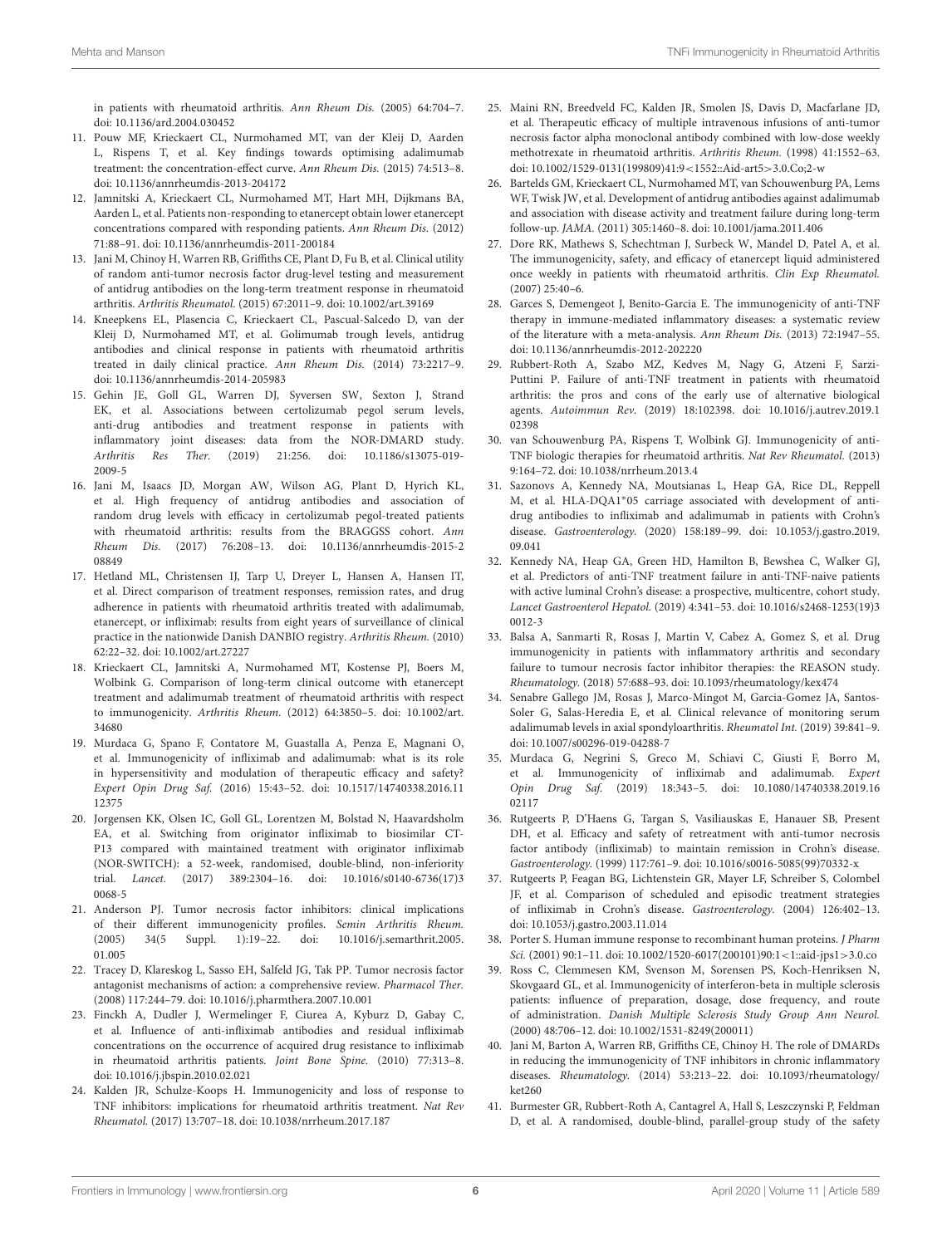and efficacy of subcutaneous tocilizumab versus intravenous tocilizumab in combination with traditional disease-modifying antirheumatic drugs in patients with moderate to severe rheumatoid arthritis (SUMMACTA study). A2nn Rheum Dis. [\(2014\) 73:69–74. doi: 10.1136/annrheumdis-2013-](https://doi.org/10.1136/annrheumdis-2013-203523) 203523

- <span id="page-6-0"></span>42. Mease PJ, Collier DH, Saunders KC, Li G, Kremer JM, Greenberg JD. Comparative effectiveness of biologic monotherapy versus combination therapy for patients with psoriatic arthritis: results from the Corrona registry. RMD Open. [\(2015\) 1:e000181. doi: 10.1136/rmdopen-2015-](https://doi.org/10.1136/rmdopen-2015-000181) 000181
- <span id="page-6-1"></span>43. Shankar G, Devanarayan V, Amaravadi L, Barrett YC, Bowsher R, Finco-Kent D, et al. Recommendations for the validation of immunoassays used for detection of host antibodies against biotechnology products. J Pharm Biomed Anal. [\(2008\) 48:1267–81. doi: 10.1016/j.jpba.2008.](https://doi.org/10.1016/j.jpba.2008.09.020) 09.020
- <span id="page-6-2"></span>44. Sethu S, Govindappa K, Alhaidari M, Pirmohamed M, Park K, Sathish J. Immunogenicity to biologics: mechanisms, prediction and reduction. Arch Immunol Ther Exp. (2012) 60:331–44. doi: [10.1007/s00005-012-0189-7](https://doi.org/10.1007/s00005-012-0189-7)
- <span id="page-6-3"></span>45. Jani M, Isaacs JD, Morgan AW, Wilson AG, Plant D, Hyrich KL, et al. Detection of anti-drug antibodies using a bridging ELISA compared with radioimmunoassay in adalimumabtreated rheumatoid arthritis patients with random drug levels. Rheumatology. [\(2016\) 55:2050–5. doi: 10.1093/rheumatology/](https://doi.org/10.1093/rheumatology/kew299)  $k$ ew299
- <span id="page-6-4"></span>46. Bloem K, van Leeuwen A, Verbeek G, Nurmohamed MT, Wolbink GJ, van der Kleij D, et al. Systematic comparison of drug-tolerant assays for anti-drug antibodies in a cohort of adalimumab-treated rheumatoid arthritis patients. J Immunol Methods. (2015) 418:29–38. doi: [10.1016/j.jim.2015.01.007](https://doi.org/10.1016/j.jim.2015.01.007)
- <span id="page-6-5"></span>47. Singh JA, Saag KG, Bridges SL Jr, Akl EA, Bannuru RR, Sullivan MC, et al. 2015 American College of Rheumatology Guideline for the treatment of rheumatoid arthritis. Arthritis Rheumatol. (2016) 68:1–26. doi: [10.1002/art.39480](https://doi.org/10.1002/art.39480)
- <span id="page-6-6"></span>48. Smolen JS, Landewe R, Bijlsma J, Burmester G, Chatzidionysiou K, Dougados M, et al. EULAR recommendations for the management of rheumatoid arthritis with synthetic and biological disease-modifying antirheumatic drugs: 2016 update. Ann Rheum Dis. (2017) 76:960–77. doi: [10.1136/annrheumdis-2016-210715](https://doi.org/10.1136/annrheumdis-2016-210715)
- <span id="page-6-7"></span>49. Gottenberg JE, Brocq O, Perdriger A, Lassoued S, Berthelot JM, Wendling D, et al. Non-TNF-targeted biologic vs a second anti-TNF drug to treat rheumatoid arthritis in patients with insufficient response to a first anti-TNF drug: a randomized clinical trial. JAMA. (2016) 316:1172–80. doi: [10.1001/jama.2016.13512](https://doi.org/10.1001/jama.2016.13512)
- <span id="page-6-8"></span>50. Garces S, Antunes M, Benito-Garcia E, da Silva JC, Aarden L, Demengeot J. A preliminary algorithm introducing immunogenicity assessment in the management of patients with RA receiving tumour necrosis factor inhibitor therapies. Ann Rheum Dis. (2014) 73:1138–43. doi: [10.1136/annrheumdis-2013-203296](https://doi.org/10.1136/annrheumdis-2013-203296)
- <span id="page-6-9"></span>51. Krieckaert CL, Nurmohamed MT, Wolbink GJ. Methotrexate reduces immunogenicity in adalimumab treated rheumatoid arthritis patients in a dose dependent manner. Ann Rheum Dis. (2012) 71:1914–5. doi: [10.1136/annrheumdis-2012-201544](https://doi.org/10.1136/annrheumdis-2012-201544)
- <span id="page-6-10"></span>52. Vogelzang EH, Pouw MF, Nurmohamed M, Kneepkens EL, Rispens T, Wolbink GJ, et al. Adalimumab trough concentrations in patients with rheumatoid arthritis and psoriatic arthritis treated with concomitant disease-modifying antirheumatic drugs. Ann Rheum Dis. (2015) 74:474–5. doi: [10.1136/annrheumdis-2014-206588](https://doi.org/10.1136/annrheumdis-2014-206588)
- <span id="page-6-11"></span>53. Burmester GR, Kivitz AJ, Kupper H, Arulmani U, Florentinus S, Goss SL, et al. Efficacy and safety of ascending methotrexate dose in combination with adalimumab: the randomised CONCERTO trial. Ann Rheum Dis. (2015) 74:1037–44. doi: [10.1136/annrheumdis-2013-204769](https://doi.org/10.1136/annrheumdis-2013-204769)
- <span id="page-6-12"></span>54. Excellence NIHC. Diagnostics Assessment Programme: Therapeutic Monitoring of TNF-alpha Inhibitors in Rheumatoid Arthritis. (2019). Available online at: [https://www.nice.org.uk/guidance/dg36/documents/](https://www.nice.org.uk/guidance/dg36/documents/overview) [overview](https://www.nice.org.uk/guidance/dg36/documents/overview)
- <span id="page-6-13"></span>55. Clyde NGG. Rheumatology Biologic Drug Monitoring Recommendations. (2017). Available online at: [https://www.nhsggc.org.uk/media/246324/](https://www.nhsggc.org.uk/media/246324/rheumatology-biologic-drug-monitoring-recommendations-september-2017.pdf) [rheumatology-biologic-drug-monitoring-recommendations-september-](https://www.nhsggc.org.uk/media/246324/rheumatology-biologic-drug-monitoring-recommendations-september-2017.pdf)[2017.pdf](https://www.nhsggc.org.uk/media/246324/rheumatology-biologic-drug-monitoring-recommendations-september-2017.pdf)
- <span id="page-6-14"></span>56. Group GMMM. High Cost Drugs Pathway For Rheumatoid Arthritis. (2017). Available online at: [http://gmmmg.nhs.uk/docs/guidance/GMMMG-](http://gmmmg.nhs.uk/docs/guidance/GMMMG-RA-pathway-FINAL-v4-1.pdf)[RA-pathway-FINAL-v4-1.pdf](http://gmmmg.nhs.uk/docs/guidance/GMMMG-RA-pathway-FINAL-v4-1.pdf)
- <span id="page-6-15"></span>57. Lamb CA, Kennedy NA, Raine T, Hendy PA, Smith PJ, Limdi JK, et al. British Society of Gastroenterology consensus guidelines on the management of inflammatory bowel disease in adults. Gut. (2019) 68:s1–106. doi: [10.1136/gutjnl-2019-318484](https://doi.org/10.1136/gutjnl-2019-318484)
- <span id="page-6-16"></span>58. Steenholdt C, Brynskov J, Thomsen OO, Munck LK, Fallingborg J, Christensen LA, et al. Individualised therapy is more cost-effective than dose intensification in patients with Crohn's disease who lose response to anti-TNF treatment: a randomised, controlled trial. Gut. (2014) 63:919–27. doi: [10.1136/gutjnl-2013-305279](https://doi.org/10.1136/gutjnl-2013-305279)
- <span id="page-6-17"></span>59. Velayos FS, Kahn JG, Sandborn WJ, Feagan BG. A test-based strategy is more cost effective than empiric dose escalation for patients with Crohn's disease who lose responsiveness to infliximab. Clin Gastroenterol Hepatol. (2013) 11:654–66. doi: [10.1016/j.cgh.2012.12.035](https://doi.org/10.1016/j.cgh.2012.12.035)
- <span id="page-6-18"></span>60. Excellence NIC. (2016). Adalimumab, Etanercept, Infliximab, Certolizumab Pegol, Golimumab, Tocilizumab and Abatacept for Rheumatoid Arthritis Not Previously Treated With DMARDs or After Conventional DMARDs Only Have Failed. Available online at:<https://www.nice.org.uk/guidance/ta375>
- <span id="page-6-19"></span>61. Sidiropoulos P, Bertsias G, Kritikos HD, Kouroumali H, Voudouris K, Boumpas DT. Infliximab treatment for rheumatoid arthritis, with dose titration based on the Disease Activity Score: dose adjustments are common but not always sufficient to assure sustained benefit. Ann Rheum Dis. (2004) 63:144–8. doi: [10.1136/ard.2003.015933](https://doi.org/10.1136/ard.2003.015933)
- <span id="page-6-20"></span>62. Stern R, Wolfe F. Infliximab dose and clinical status: results of 2 studies in 1642 patients with rheumatoid arthritis. J Rheumatol. (2004) 31:1538–45. Available online at:<http://www.jrheum.org/content/31/8/1538.long>
- <span id="page-6-21"></span>63. Ben-Horin S, Waterman M, Kopylov U, Yavzori M, Picard O, Fudim E, et al. Addition of an immunomodulator to infliximab therapy eliminates antidrug antibodies in serum and restores clinical response of patients with inflammatory bowel disease. Clin Gastroenterol Hepatol. (2013) 11:444–7. doi: [10.1016/j.cgh.2012.10.020](https://doi.org/10.1016/j.cgh.2012.10.020)
- <span id="page-6-22"></span>64. Bartelds GM, Wijbrandts CA, Nurmohamed MT, Stapel S, Lems WF, Aarden L, et al. Anti-infliximab and anti-adalimumab antibodies in relation to response to adalimumab in infliximab switchers and anti-tumour necrosis factor naive patients: a cohort study. Ann Rheum Dis. (2010) 69:817–21. doi: [10.1136/ard.2009.112847](https://doi.org/10.1136/ard.2009.112847)
- 65. Frederiksen MT, Ainsworth MA, Brynskov J, Thomsen OO, Bendtzen K, Steenholdt C. Antibodies against infliximab are associated with de novo development of antibodies to adalimumab and therapeutic failure in infliximab-to-adalimumab switchers with IBD. Inflamm Bowel Dis. (2014) 20:1714–21. doi: [10.1097/mib.0000000000000138](https://doi.org/10.1097/mib.0000000000000138)
- <span id="page-6-24"></span>66. Jamnitski A, Bartelds GM, Nurmohamed MT, van Schouwenburg PA, van Schaardenburg D, Stapel SO, et al. The presence or absence of antibodies to infliximab or adalimumab determines the outcome of switching to etanercept. Ann Rheum Dis. (2011) 70:284–8. doi: [10.1136/ard.2010.135111](https://doi.org/10.1136/ard.2010.135111)
- <span id="page-6-23"></span>67. van der Bijl AE, Breedveld FC, Antoni CE, Kalden JR, Kary S, Burmester GR, et al. An open-label pilot study of the effectiveness of adalimumab in patients with rheumatoid arthritis and previous infliximab treatment: relationship to reasons for failure and anti-infliximab antibody status. Clin Rheumatol. (2008) 27:1021–8. doi: [10.1007/s10067-008-0866-4](https://doi.org/10.1007/s10067-008-0866-4)
- <span id="page-6-25"></span>68. Ruiz-Arguello MB, Maguregui A, Ruiz Del Agua A, Pascual-Salcedo D, Martinez-Feito A, Jurado T, et al. Antibodies to infliximab in Remicadetreated rheumatic patients show identical reactivity towards biosimilars. Ann Rheum Dis. (2016) 75:1693–6. doi: [10.1136/annrheumdis-2015-208684](https://doi.org/10.1136/annrheumdis-2015-208684)
- <span id="page-6-26"></span>69. Alten R, Kaine J, Keystone E, Nash P, Delaet I, Genovese MC. Long-term safety of subcutaneous abatacept in rheumatoid arthritis: integrated analysis of clinical trial data representing more than four years of treatment. Arthritis Rheumatol. (2014) 66:1987–97. doi: [10.1002/art.38687](https://doi.org/10.1002/art.38687)
- <span id="page-6-27"></span>70. Taylor PC. Clinical efficacy of launched JAK inhibitors in rheumatoid arthritis. Rheumatology. (2019) 58:i17–26. doi: [10.1093/rheumatology/key225](https://doi.org/10.1093/rheumatology/key225)
- <span id="page-6-28"></span>71. Krieckaert CL, Nair SC, Nurmohamed MT, van Dongen CJ, Lems WF, Lafeber FP, et al. Personalised treatment using serum drug levels of adalimumab in patients with rheumatoid arthritis: an evaluation of costs and effects. Ann Rheum Dis. (2015) 74:361–8. doi: [10.1136/annrheumdis-2013-204101](https://doi.org/10.1136/annrheumdis-2013-204101)
- <span id="page-6-29"></span>72. Emery P, Burmester GR, Naredo E, Zhou Y, Hojnik M, Conaghan PG. Design of a phase IV randomised, double-blind, placebo-controlled trial assessing the